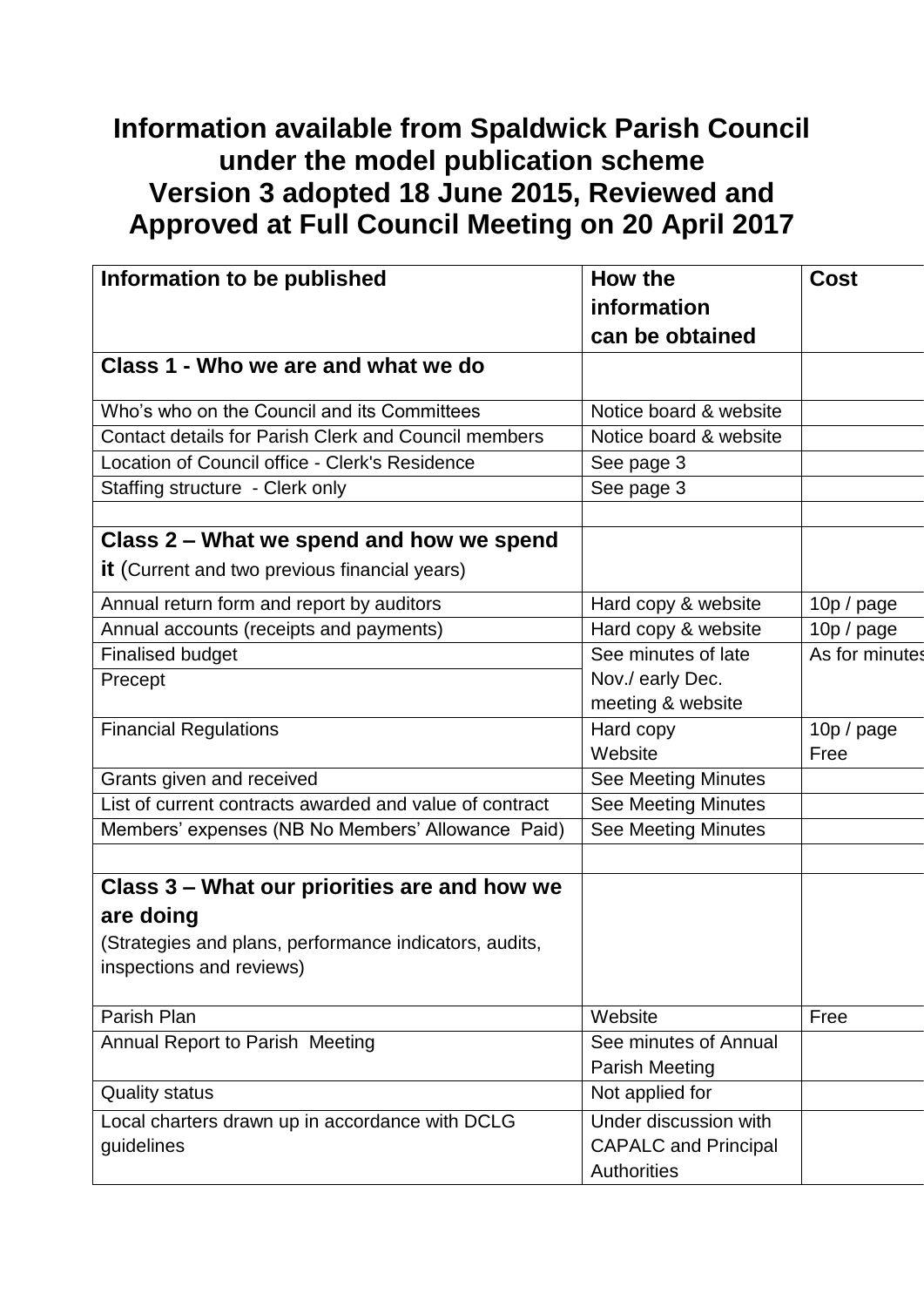| Playground internal checklist - monthly                                                                         | Hard copy               | 10p / page |
|-----------------------------------------------------------------------------------------------------------------|-------------------------|------------|
| Playground - Annual Inspection Report                                                                           | Hard copy               | 10p / page |
| <b>Budget Review - quarterly</b>                                                                                | Hard copy               | 10p / page |
|                                                                                                                 |                         |            |
|                                                                                                                 |                         |            |
| Class 4 – How we make decisions                                                                                 |                         |            |
|                                                                                                                 |                         |            |
| Timetable of meetings (Council, any committee/sub-                                                              | See minutes of previous |            |
| committee meetings and parish meetings)                                                                         | meeting and website     |            |
| Agenda of next meeting of next council or committee                                                             | Notice board            |            |
| meeting published at least 3 days before the meeting;                                                           | Website                 |            |
| Agenda of next Parish Meeting published at least 7 days                                                         | Hard copy               | 10p / page |
| before the meeting.                                                                                             | Notice board & website  |            |
| Minutes of meetings - N.B. this will exclude information                                                        | Notice board            |            |
| that is properly regarded as private to the meeting. Drafts                                                     | Website                 |            |
| will be published as soon as possible after the relevant                                                        | Hard copy               | 10p / page |
| meeting. The draft published on the website will be<br>replaced by the approved version after the next meeting, |                         |            |
| and retained there for a minimum of 5 years.                                                                    |                         |            |
| Reports presented to council meetings - N.B. this will                                                          | Website                 |            |
| exclude information that is properly regarded as private                                                        | Hard copy               | 10p / page |
| to the meeting.                                                                                                 |                         |            |
| Responses to consultation papers                                                                                | Email                   | Free       |
|                                                                                                                 | Hard copy               | 10p / page |
| Responses to planning applications                                                                              | Email                   | Free       |
|                                                                                                                 | Hard copy               | 10p / page |
| Parish Council Bye-laws                                                                                         | <b>None</b>             |            |
|                                                                                                                 |                         |            |
| Class 5 – Our policies and procedures                                                                           |                         |            |
| (Current written protocols, policies and procedures for                                                         |                         |            |
| delivering our services and responsibilities)                                                                   |                         |            |
|                                                                                                                 |                         |            |
| Policies and procedures for the conduct of council                                                              | Hard copy               | 10p / page |
| business:                                                                                                       |                         |            |
| <b>Standing Orders</b>                                                                                          | Website                 |            |
| <b>Financial Regulations</b>                                                                                    | Website                 |            |
| <b>Councillors' Code of Conduct</b>                                                                             | Website                 |            |
| <b>Complaints Procedure</b>                                                                                     | Website                 |            |
| Policies and procedures for the provision of services and                                                       |                         |            |
| about the employment of staff:                                                                                  |                         |            |
|                                                                                                                 |                         |            |
| <b>Clerk's Contract of Employment</b>                                                                           | Hard copy               | 10p / page |
|                                                                                                                 |                         |            |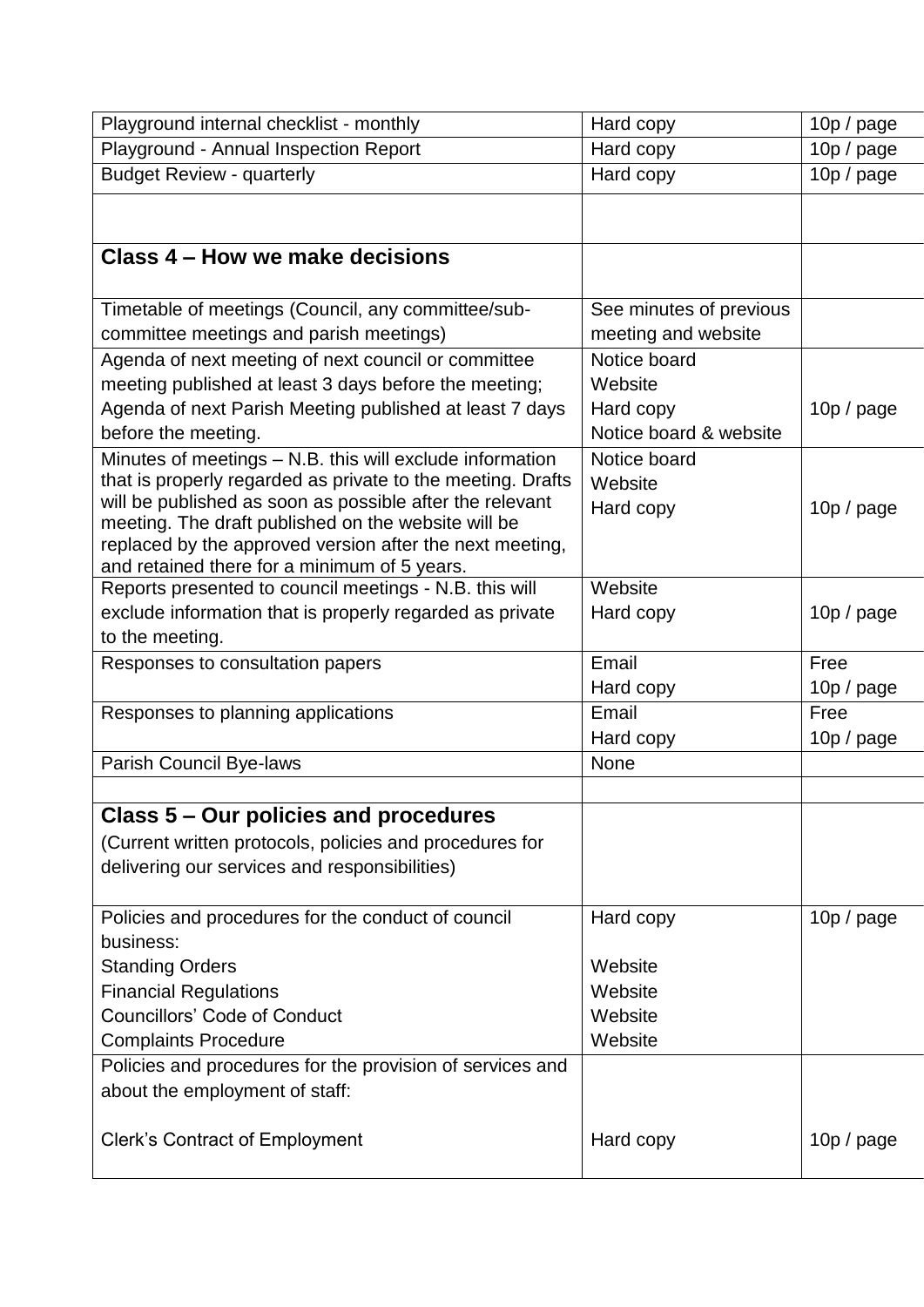| Internal policies relating to the delivery of services:     | The parish council does |            |
|-------------------------------------------------------------|-------------------------|------------|
| Equality and diversity policy                               | not have its own        |            |
| Health and safety policy                                    | policies, but when      |            |
| Policies and procedures for handling requests for           | necessary would be      |            |
| information                                                 | guided by the           |            |
| Information security policy                                 | Governance toolkit      |            |
| Records management policies (records retention,             | produced by NALC,       |            |
| destruction and archive)                                    | SLCC, ACSeS and         |            |
| <b>Data Protection Policy</b>                               | endorsed by the LGA.    |            |
| Schedule of charges for the publication of information      | See page 3              |            |
| <b>Class 6 - Lists and Registers</b>                        |                         |            |
|                                                             |                         |            |
| Any publicly available register or list                     | hard copy               | 10p / page |
| <b>Assets Register</b>                                      | Website                 | 10p / page |
| Members' Register of Pecuniary Interests                    | Website                 |            |
| Members' Register of gifts and hospitality (If any, will be | Inspection only         |            |
| included in Register of Pecuniary Interests)                |                         |            |
| Parish Council Election Records (including co-options)      | Inspection only         |            |
| Declarations of Acceptance of Office                        | Inspection only         |            |
| <b>Electoral Register</b>                                   | Inspection only         |            |
| Class 7 - The services we offer                             |                         |            |
|                                                             |                         |            |
| (Information about the services we offer, including         |                         |            |
| leaflets, guidance and newsletters produced for the         |                         |            |
| public and businesses)                                      |                         |            |
| <b>Allotments</b>                                           | None                    |            |
| Burial grounds and closed churchyards                       | None                    |            |
| Community centres and village halls                         | <b>None</b>             |            |
| Parks, playing fields and recreational facilities           | <b>Contact clerk</b>    |            |
| Seating, litter bins, salt bins, memorials and lighting     | <b>Contact clerk</b>    |            |
| <b>Bus shelters</b>                                         | <b>None</b>             |            |
| <b>Markets</b>                                              | <b>None</b>             |            |
| <b>Public conveniences</b>                                  | None                    |            |
| Grass cutting as County Council agent                       | <b>Contact clerk</b>    |            |
| A summary of services for which the council is entitled to  | None                    |            |
| recover a fee, together with those fees (e.g. burial fees)  |                         |            |
|                                                             |                         |            |
| <b>Additional Information</b>                               | None                    |            |